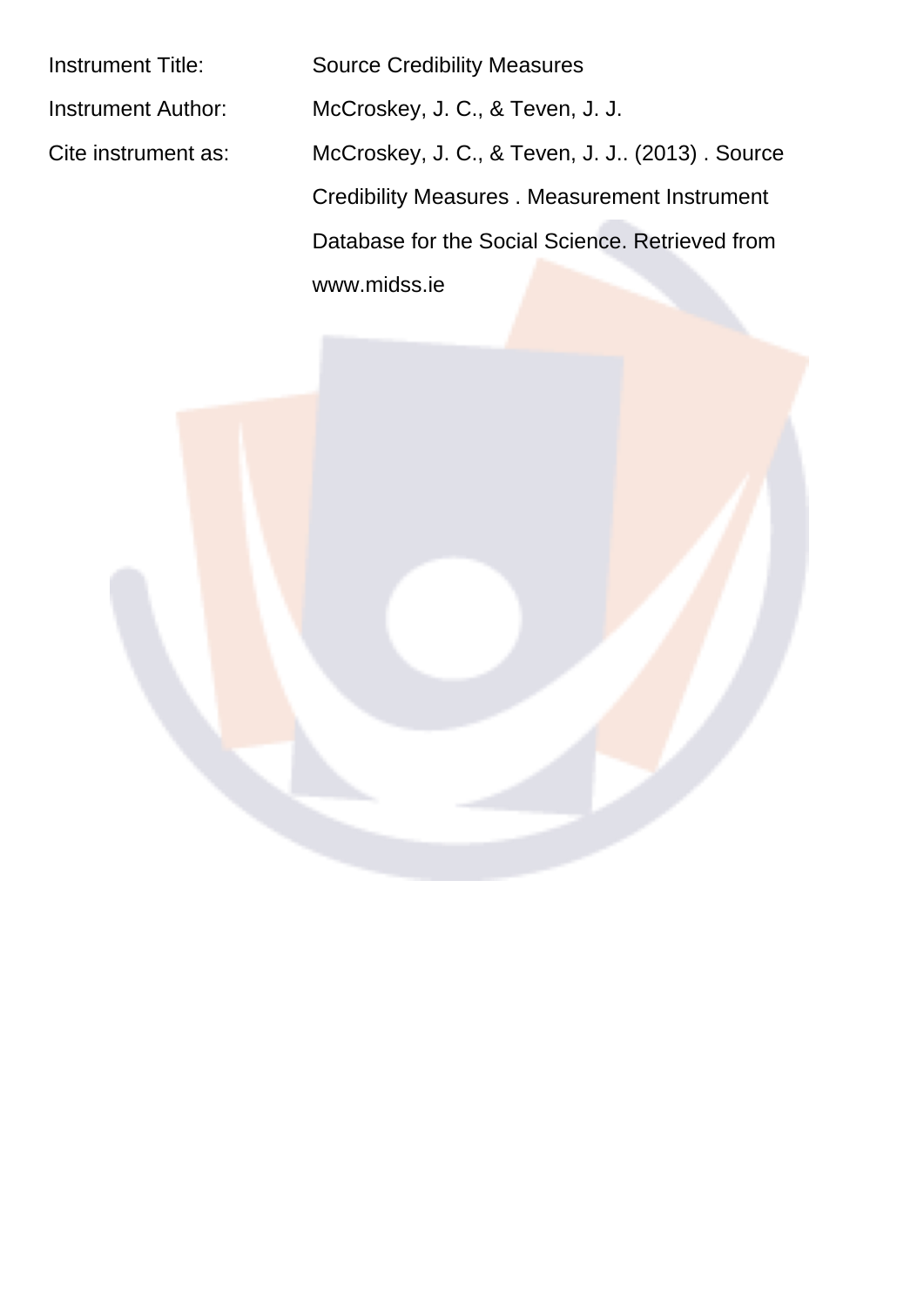Instructions: On the scales below, indicate your feelings about your manager (or, if not currently employed, your most recent supervisor). Numbers 1 and 7 indicate a very strong feeling. Numbers 2 and 6 indicate a strong feeling. Numbers 3 and 5 indicate a fairly weak feeling. Number 4 indicates you are undecided.

| 1)    | Intelligent 1 2 3 4 5 6 7 Unintelligent                                 |  |  |  |  |  |  |  |  |  |
|-------|-------------------------------------------------------------------------|--|--|--|--|--|--|--|--|--|
| 2)    | Untrained 1 2 3 4 5 6 7 Trained                                         |  |  |  |  |  |  |  |  |  |
| 3)    | Cares about me 1 2 3 4 5 6 7 Doesn't care about me                      |  |  |  |  |  |  |  |  |  |
| 4)    | Honest 1 2 3 4 5 6 7 Dishonest                                          |  |  |  |  |  |  |  |  |  |
| heart | 5) Has my interests at heart 1 2 3 4 5 6 7 Doesn't have my interests at |  |  |  |  |  |  |  |  |  |
| 6)    | Untrustworthy 1 2 3 4 5 6 7 Trustworthy                                 |  |  |  |  |  |  |  |  |  |
| 7)    | Inexpert 1 2 3 4 5 6 7 Expert                                           |  |  |  |  |  |  |  |  |  |
| 8)    | Self-centered 1 2 3 4 5 6 7 Not self-centered                           |  |  |  |  |  |  |  |  |  |
| 9)    | Concerned with me 1 2 3 4 5 6 7 Not concerned with me                   |  |  |  |  |  |  |  |  |  |
| 10)   | Honorable 1 2 3 4 5 6 7 Dishonorable                                    |  |  |  |  |  |  |  |  |  |
| 11)   | Informed 1 2 3 4 5 6 7 Uninformed                                       |  |  |  |  |  |  |  |  |  |
| 12)   | <b>Moral 1 2 3 4 5 6 7 Immoral</b>                                      |  |  |  |  |  |  |  |  |  |
| 13)   | Incompetent 1 2 3 4 5 6 7 Competent                                     |  |  |  |  |  |  |  |  |  |
| (14)  | Unethical 1 2 3 4 5 6 7 Ethical                                         |  |  |  |  |  |  |  |  |  |
| 15)   | Insensitive 1 2 3 4 5 6 7 Sensitive                                     |  |  |  |  |  |  |  |  |  |
| 16)   | <b>Bright 1 2 3 4 5 6 7 Stupid</b>                                      |  |  |  |  |  |  |  |  |  |
| 17)   | Phony 1 2 3 4 5 6 7 Genuine                                             |  |  |  |  |  |  |  |  |  |
| 18)   | Not understanding 1 2 3 4 5 6 7 Understanding                           |  |  |  |  |  |  |  |  |  |

**SCORING:** To compute your scores, add your scores for each item as indicated below: